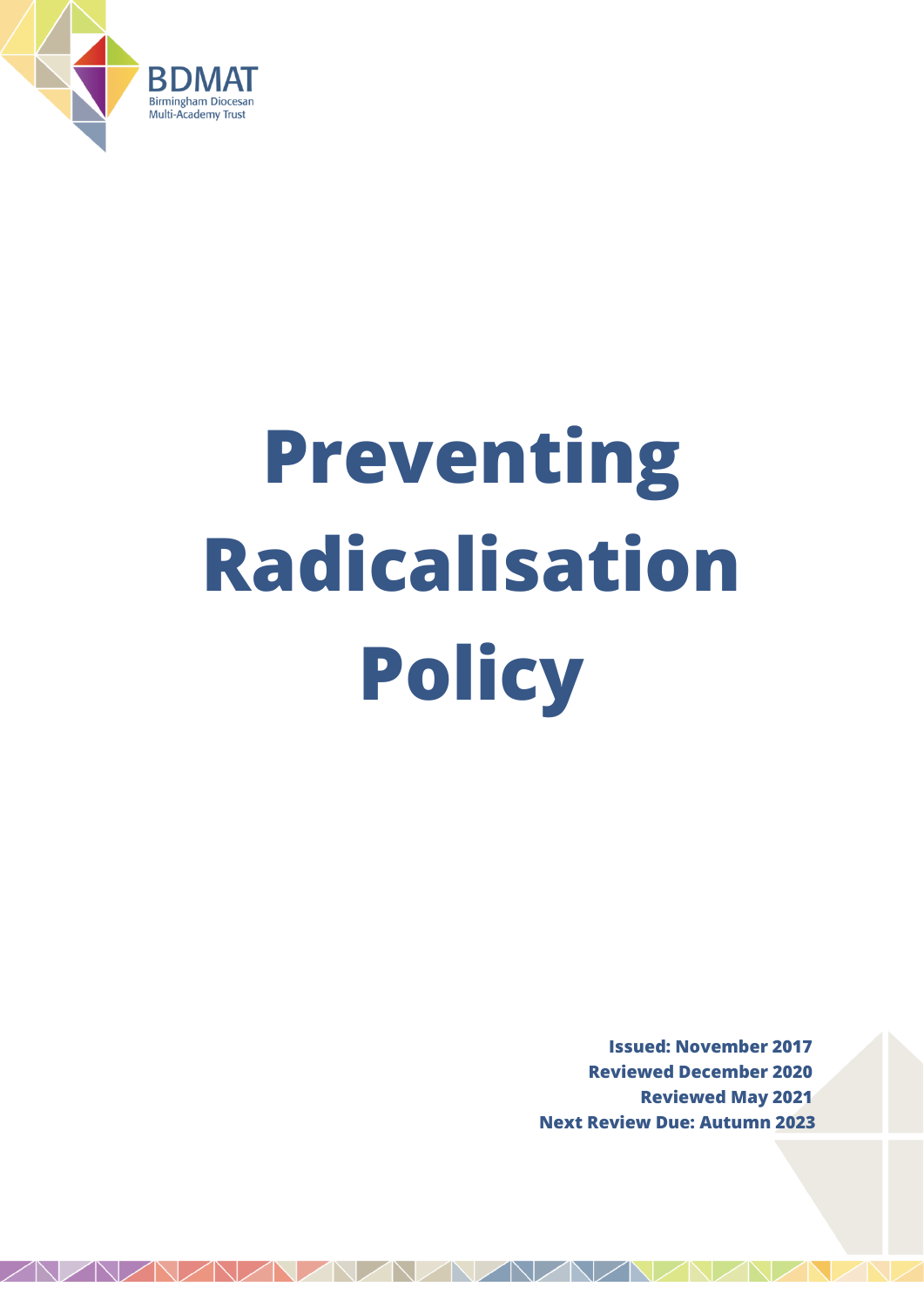

# **1.0 Background**

- 1.1 This 'Preventing Radicalisation Policy' is part of our commitment to keeping children safe. Since the 'Education and Inspections Act 2006' schools are required by law to teach a broad and balanced curriculum which promotes the spiritual, moral, cultural, mental and physical development of pupils and prepares them for the opportunities, responsibilities and experiences of life. They must also promote community cohesion. Over the last few years, global events have led to a growth of extremist viewpoints, including advocacy of violent extremism.
- 1.2 Schools have an important part to play in both educating children and young people about extremism and recognising when pupils start to become radicalised. In March 2015, new statutory duties were placed on schools under section 26 of the Counter Terrorism and Security Act (2015) which means they must work to prevent children being drawn into extremism. This duty is known as the Prevent Duty and this statutory guidance was updated in April 2019. Being drawn into terrorism includes not just violent extremism but also non-violent extremism, which can create an atmosphere conducive to terrorism and can popularise views which terrorists exploit.
- 1.3 Safeguarding children from all risks of harm is an important part of all schools' work and protecting them from extremism is one aspect of that.
- 1.4 Each school will have its own safeguarding policy and procedures for reporting concerns regarding radicalisation.

# **2.0 Ethos**

- 2.1 The Birmingham Diocesan Multi-Academy Trust (BDMAT) aims to ensure that through our vision, values, rules, diverse curriculum and teaching we promote tolerance and respect for all cultures, faiths, and lifestyles. The Trustees also ensures that this ethos is reflected and implemented effectively in Trust policy and practice and that there are effective risk assessments in place to safeguard and promote pupils' welfare.
- 2.2 We have a duty to prepare our children for life in modern Britain and to keep them safe. Pupils who attend our schools have the right to learn in safety. We do not tolerate bullying of any kind and will challenge derogatory language and behaviour towards others.

NAMAM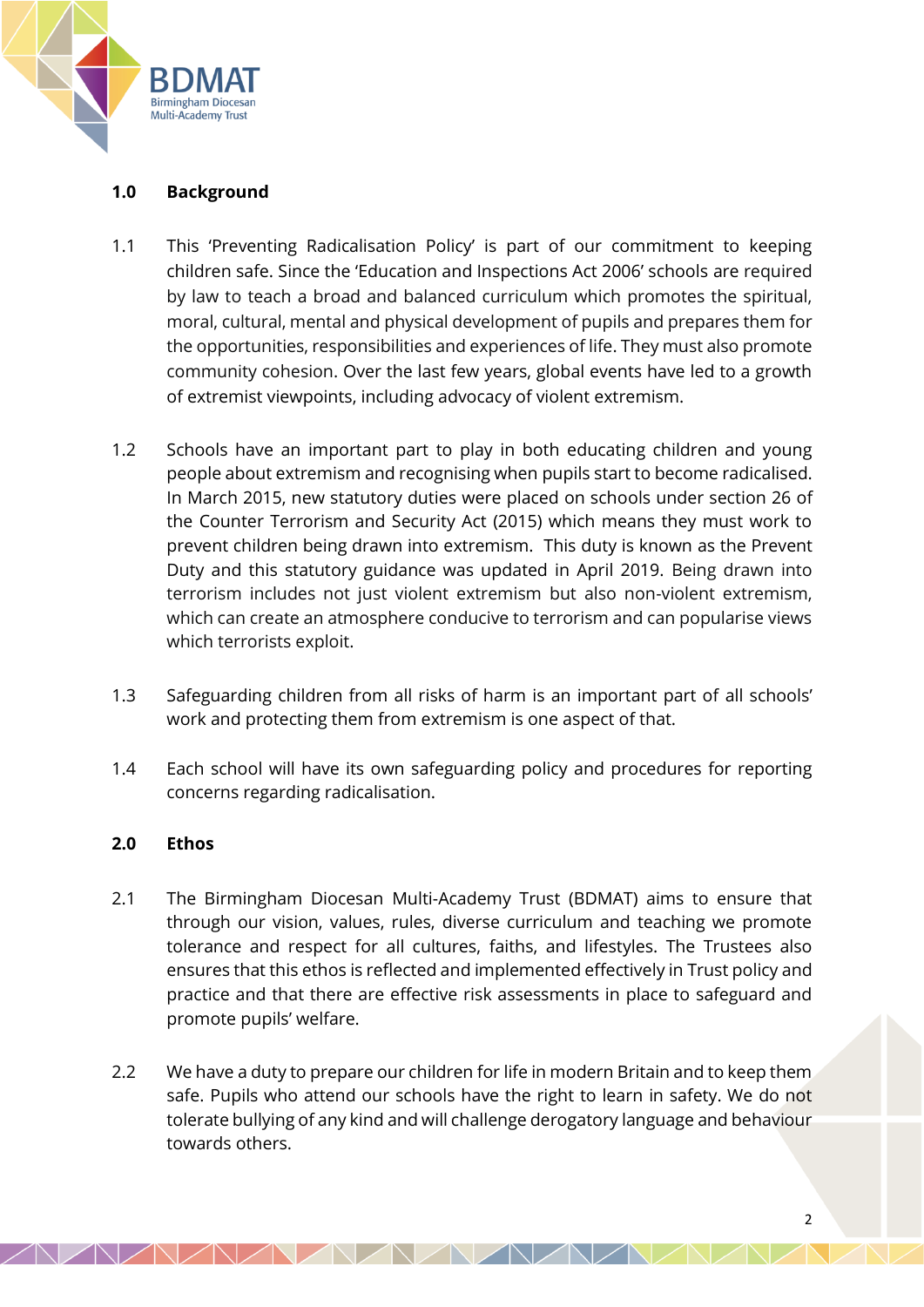

# **3.0 Statutory Duties**

- 3.1 The duty to prevent children and young people being radicalised is set out in the following documents.
- Section 26 of the Counter Terrorism and Security Act (2015)
- The latest version of Keeping Children Safe in Education
- Revised Prevent Duty Guidance (Updated April 2019)
- Working Together to Safeguard Children (2015)

## **4.0 Non-statutory Guidance**

4.1 Improving the spiritual, moral, social and cultural (SMSC) development of pupils: supplementary information (DfE 2014)

## **5.0 Definitions**

- 5.1 **Extremism** is defined in the Government's Counter Extremism Strategy as vocal or active opposition to fundamental values, including democracy, the rule of law, individual liberty and mutual respect and tolerance of different faiths and beliefs. This also includes calling for the death of members of the armed forces.
- 5.2 **Radicalisation** as defined in the revised Prevent Duty Guidance for England and Wales refers to the process by which a person comes to support terrorism and extremist ideologies associated with terrorist groups.
- 5.3 **Terrorism** as defined in the Terrorism Act 2000 is an action that endangers or causes serious violence to a person/people; causes serious damage to property; or seriously interferes or disrupts an electronic system. The use or threat must be designed to influence the government or to intimidate the public and is made for the purpose of advancing a political, religious, or ideological cause.
- 5.4 **British Values** are democracy, the rule of law, individual liberty and mutual respect and tolerance of those with different faiths and beliefs.

NAMAN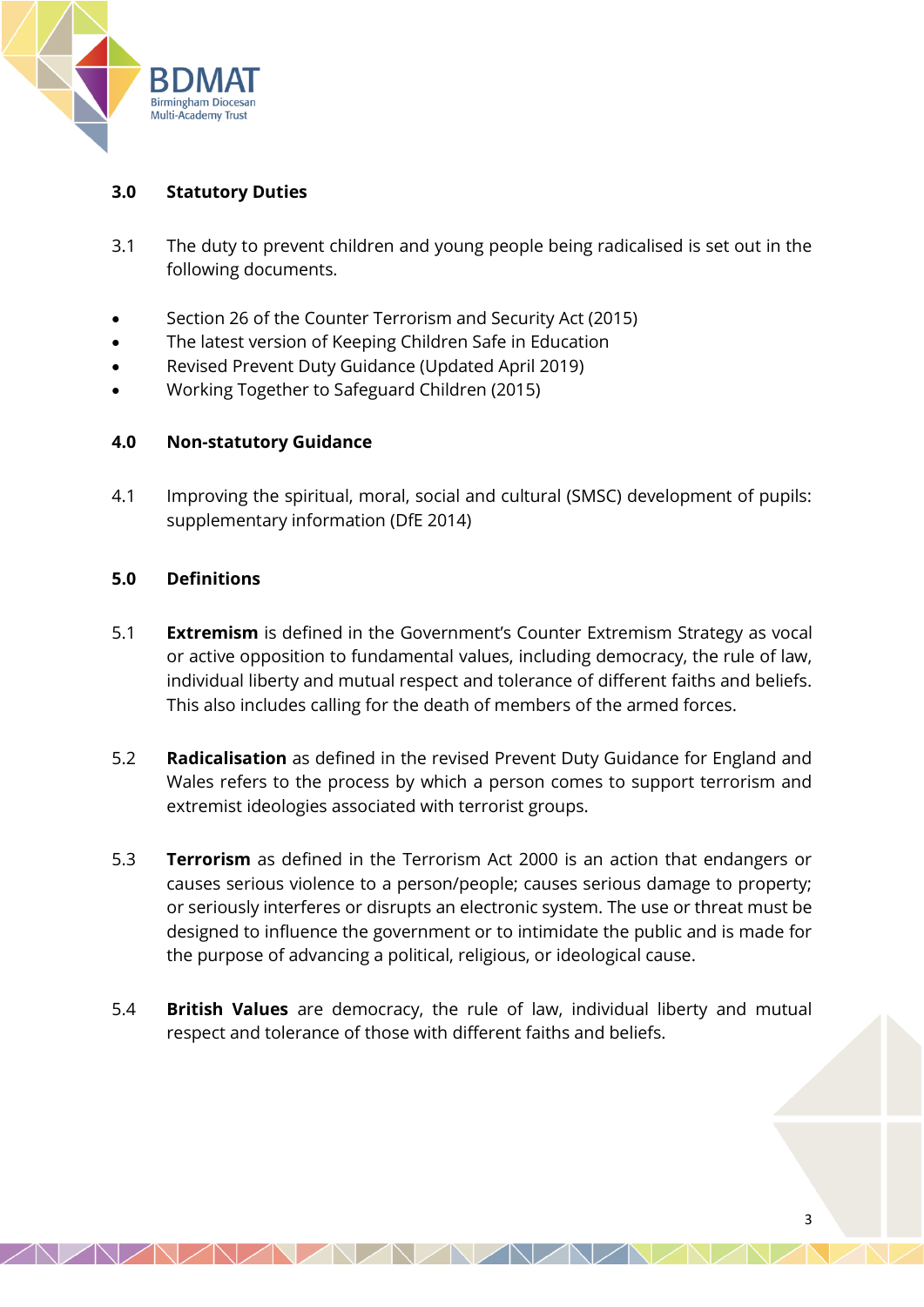

# **6.0 Roles and Responsibilities**

# 6.1 **Role of the Board of directors**

- To ensure that a Preventing Radicalisation Policy is established by the Trust and reviewed on a regular basis (at least every three years)
- To establish policy and procedures and strategies that establish that safeguarding and preventing radicalisation are effectively managed

## 6.2 **Role of the executive**

• To ensure that this policy is distributed to all schools and all staff are made aware of the policy through induction procedure

# 6.3 **Role of the Local Academy Board**

- It is the role of the Local Academy Board to ensure that the school meets its statutory duties regarding preventing radicalisation.
- The Local Academy Board has a nominated person for safeguarding who will liaise with the Headteacher and other staff about issues to do with protecting children from radicalisation.

## 6.4 **Role of the Headteacher**

It is the role of the Headteacher to:

- Ensure that the school and its staff and volunteers respond to preventing radicalisation on day-to-day basis.
- Ensure that the school's curriculum addresses the issues involved in radicalisation; and
- Ensure that staff and volunteers conduct is consistent with preventing radicalisation.

# 6.5 **Role of Designated Safeguarding Lead /Single Point of Contact**

It is the role of the designated safeguarding lead/ Single Point of Contact to:

NAMAM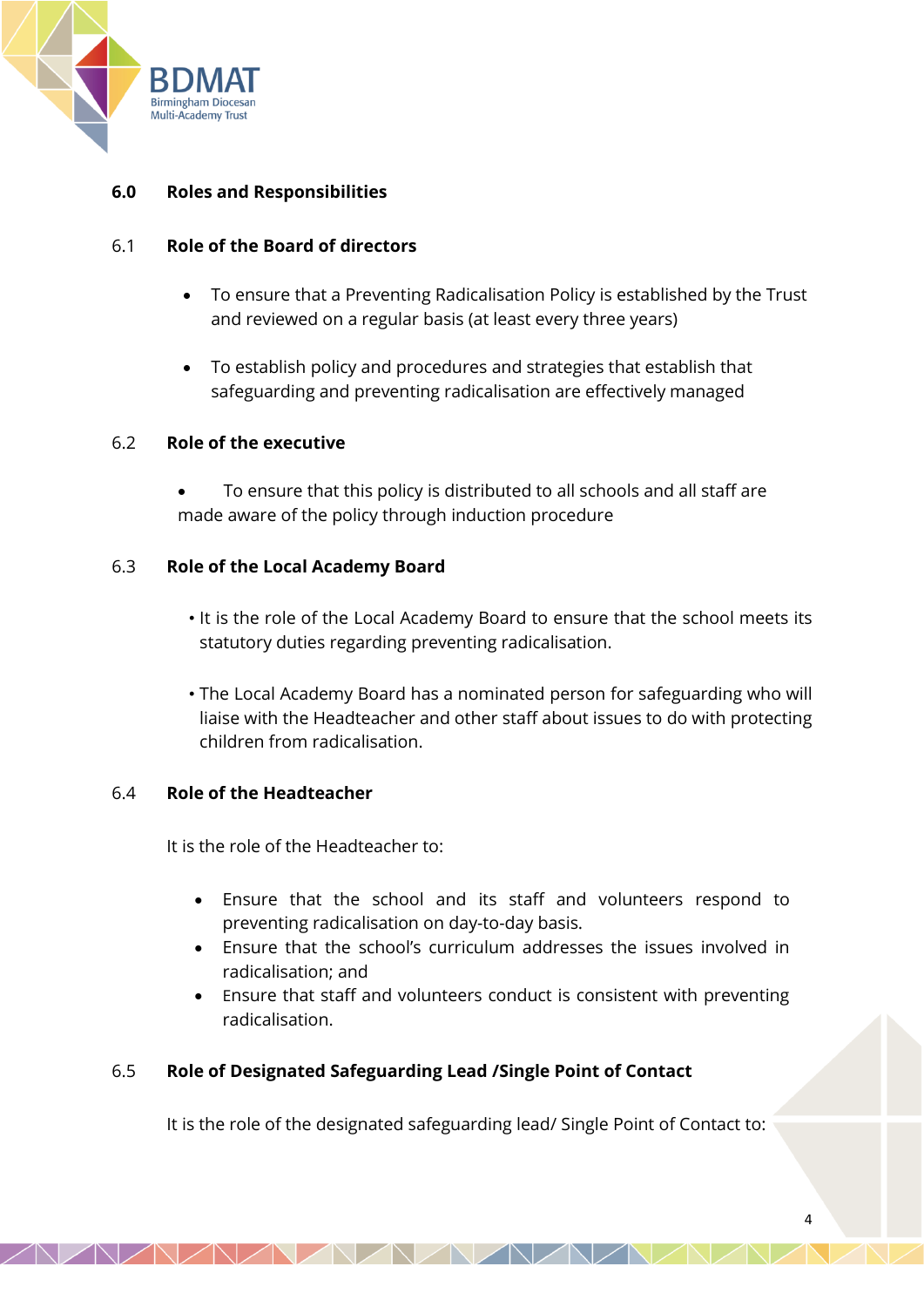

- Ensure that staff and volunteers understand the issues of radicalisation, can recognise the signs of vulnerability or radicalisation and know how to refer their concerns.
- Receive safeguarding concerns about children and young people who may be vulnerable to the risk of radicalisation or are showing signs of radicalisation.
- Make referrals to appropriate agencies about concerns about radicalisation
- Liaise with partners, including the Trust, Channel, local authority, and the police; and
- Report to the Local Academy Board on these matters.

# 6.6 **Role of staff**

It is the role of staff to:

- Have the knowledge and confidence to identify children at risk of being drawn into terrorism.
- To challenge extremist ideas which can be used to legitimise terrorism and are shared by terrorist groups.
- To know where and how to refer children and young people for further help.

# **7.0 Curriculum**

- 7.1 The Trust is committed to ensuring that our pupils are offered a broad and balanced curriculum that aims to prepare them for life in modern Britain. We encourage our pupils to be inquisitive learners who are open to new experiences and are tolerant of others.
- 7.2 We provide a safe space in which children and young people can understand and discuss sensitive topics, including terrorism and the extremist ideas that are part of terrorist ideology, and learn how to challenge these ideas. We do this whilst being mindful of our existing duties to forbid political indoctrination and secure a balanced presentation of political issues.
- 7.3 These values support the development of the whole child as a reflective learner within a calm, caring, happy and purposeful atmosphere. Teaching the Trust's, and school's core values alongside the fundamental British Values supports quality teaching and learning, whilst making a positive contribution to the development of a fair, just and civil society.

ALAMAMAMAMA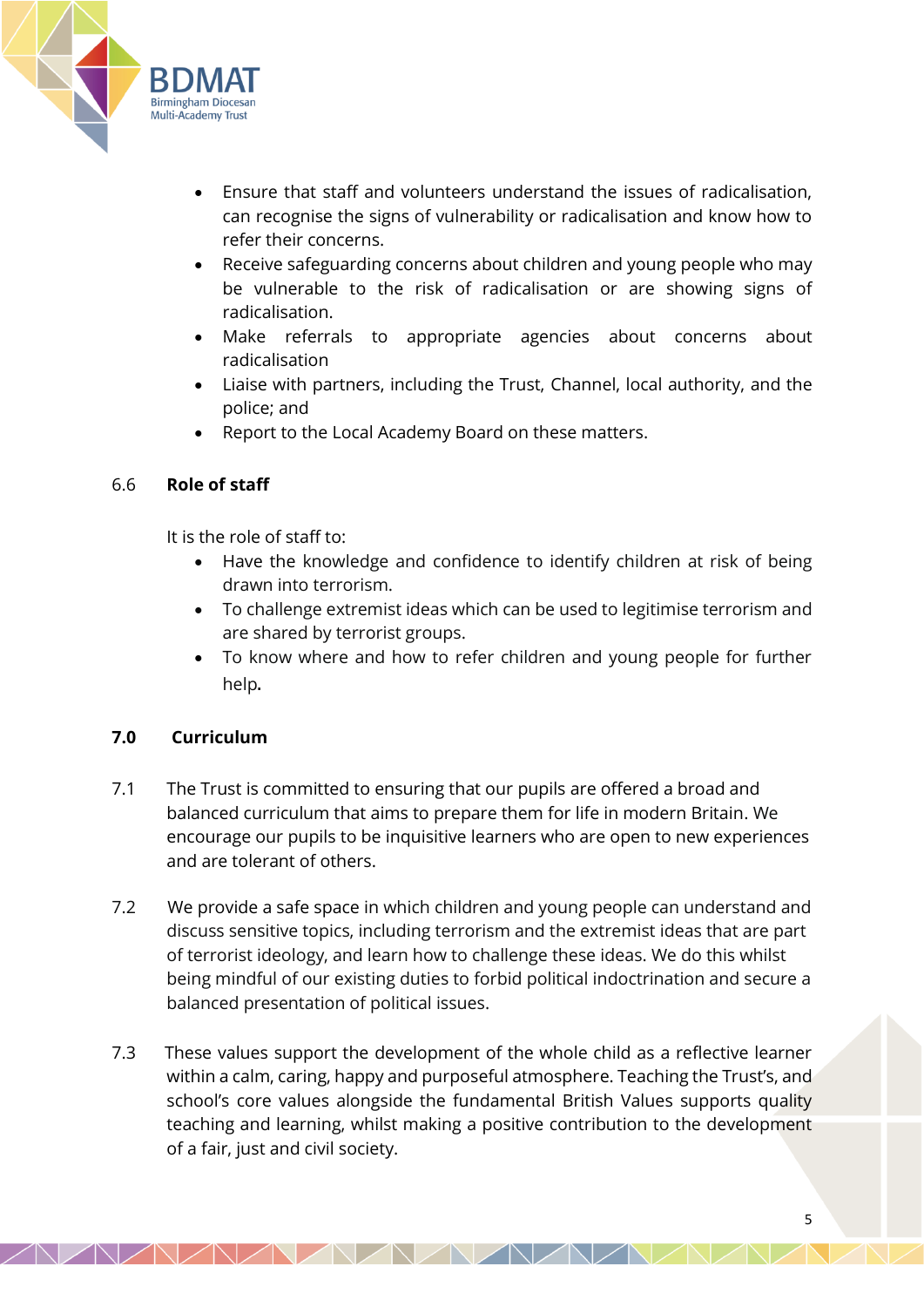

#### **8.0 Internet Safety**

- 8.1 The internet provides children and young people with access to a wide-range of content, some of which is harmful. Extremists use the internet, including social media, to share their messages. The filtering systems used in our schools block inappropriate content, including extremist content.
- 8.2 We also filter out social media, such as Facebook. Searches and web addresses are monitored, and the ICT technicians will alert senior staff where there are concerns and prevent further access when new sites that are unblocked are found.
- 8.3 Where staff, volunteers, pupils or visitors find unblocked extremist content they must report it to a senior member of staff.
- 8.4 We are aware that children and young people have access to unfiltered internet when using their mobile phones and staff are alert to the need for vigilance when pupils are using their phones.
- 8.5 Pupils, staff and volunteers should report internet content that is inappropriate or of concern to a senior member of staff immediately.

## **9.0 Staff and Volunteer Training**

- 9.1 Senior leaders in schools will ensure that staff and volunteers will be given training that gives them the knowledge and confidence to identify children at risk of being drawn into terrorism, and to challenge extremist ideas which can be used to legitimise terrorism and are shared by terrorist groups. They will know where and how to refer children and young people for further help.
- 9.2 This information (Prevent Awareness Training) also forms part of induction safeguarding training. Staff and volunteers are updated as necessary in safeguarding briefings.

#### **10.0 Safer Recruitment**

10.1 We ensure that the staff appointed to our schools are suitable, our recruitment procedures are rigorous, and we follow the statutory guidance published in part 3 of the latest version of *Keeping Children Safe in Education.* Vetting and barring

NAMAMA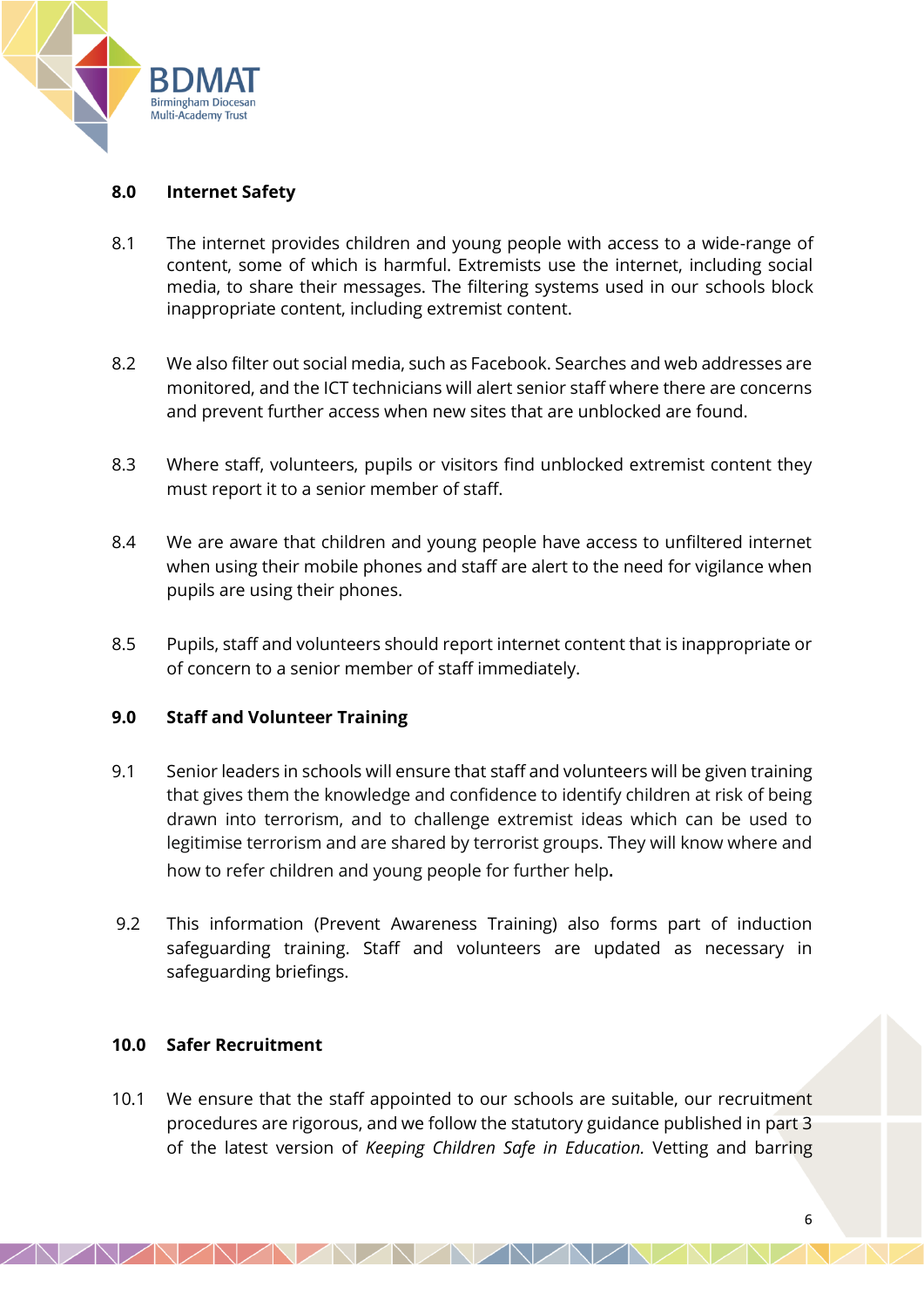

checks are undertaken on relevant people, including governors and volunteers, where they meet the requirements for such checks.

# **11.0 Visitors**

- 11.1 Staff and volunteers must not invite speakers into a school without first obtaining permission from the Headteacher.
- 11.2 Visitors to the schools are made aware of our safeguarding and child protection policies on arrival at a school and are given information about what to do if they are concerned about any aspect of child welfare.
- 11.3 Speakers will be supervised at all times and will not be allowed to speak to pupils without a member of staff being present.

# **12.0 'No platform for extremists'**

## 12.1 **Principles.**

- 12.1.2 No person may use the facilities of any school within BDMAT to express or promote extremist ideological, religious, or political views.
- 12.1.3 No person may use the facilities of any school within BDMAT to express or promote discriminatory views in relation to the protected characteristics listed in the Equality Act 2010.
- 12.1.4 No school within BDMAT will allow the use of their facilities by any group or organisation that is proscribed by HM Government.

## 12.2 **Use of buildings, facilities, and property.**

12.2.1 In deciding whether to allow any group or organisation to make use of its buildings, facilities, and property, BDMAT and its schools will take into account the views, policies and objectives of that group or organisation and may refuse on the grounds that these are incompatible with the policies and objectives of BDMAT and its schools. Access will be refused if it appears likely that the proposed activity would promote extremist ideological, political, or religious beliefs.

## 12.3 **Electronic Communication**

12.3.1 BDMAT and its schools will not allow the use of BDMAT or school websites, IT facilities or information management processes to:

<u>JALALALALALALALA</u>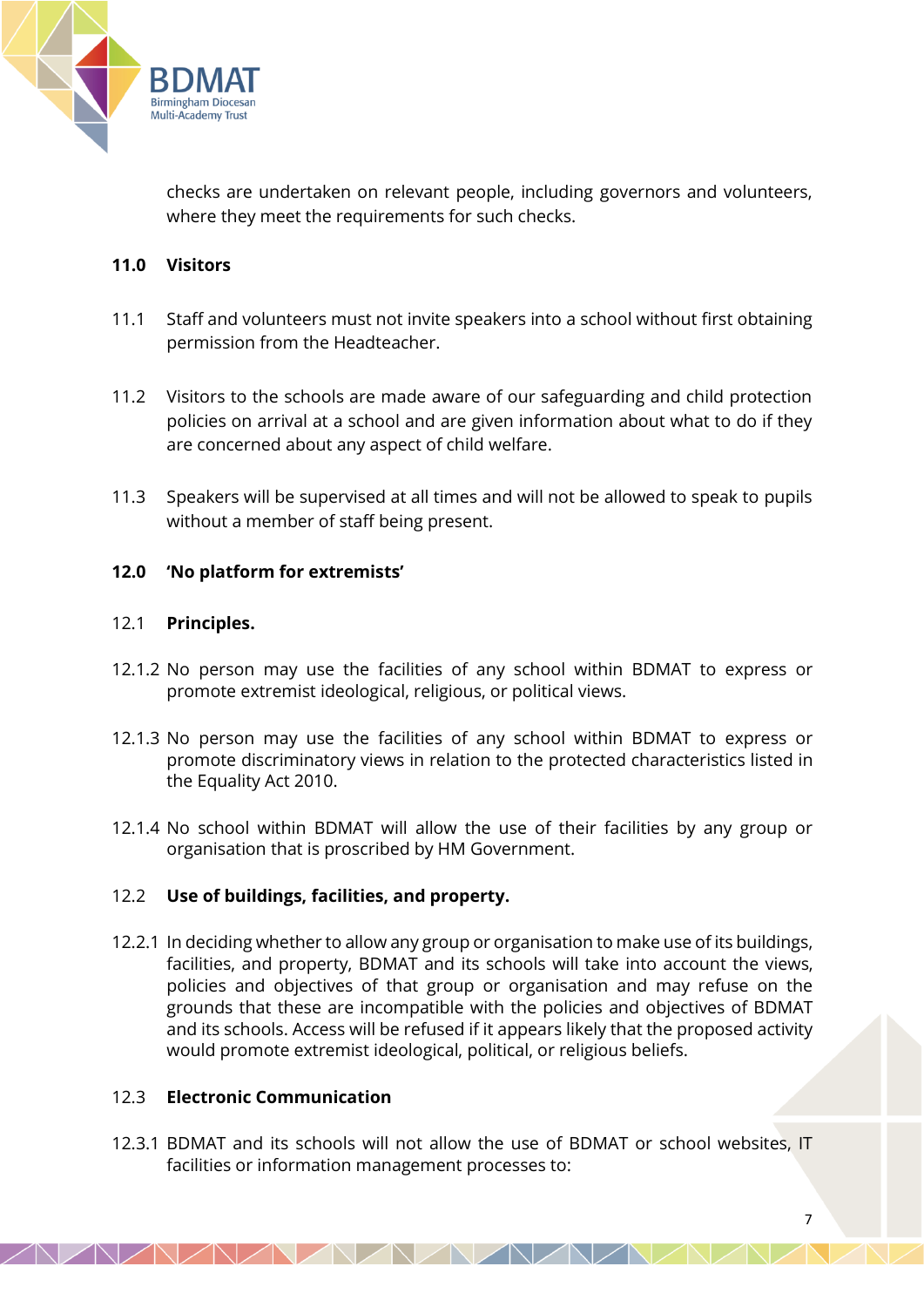

- Promote discriminatory views in relation to the protected characteristics listed in the Equality Act 2010.
	- Promote or glorify terrorism; or
	- Promote extremist ideological, religious, or political beliefs.
- 12.3.2 BDMAT and its schools has a right to exercise control over all activities on its IT facilities, including electronic communications associated with the name of the school and use of BDMAT and school equipment to access external resources. This includes the right to monitor the use of BDMAT and school resources.

# 12.4 **Written and Printed Communication**

- 12.4.1 BDMAT has a right to exercise control over the content of any written or printed material that identifies itself as associated with BDMAT or one of its schools. It will not allow the use of its facilities in the production of such material, or permit the use of its name, or any identifying marks related to BDMAT or one of its schools, in such material, if that material appears to:
	- Promote discriminatory views in relation to the protected characteristics listed in the Equality Act 2010.
	- Promote or glorify terrorism; or

NZN AVZ

• Promote extremist ideological, religious, or political beliefs.

## 12.5 **Accountability**

The Trust Board which is the statutory body of the MAT has ultimate responsibility for this policy. The implementation of this policy is the responsibility of the Headteacher in each school.

Each school will use their Local Authority Prevent Teams for guidance on conducting research into the background of potential speakers, consulting other schools, other organisations, using search engines, assessing the reliability of information found, identifying risks to community cohesion etc.

#### **13.0 Signs of vulnerability**

- 13.1 There are no known definitive indicators that a young person is vulnerable to radicalisation, but there are number of signs that together increase the risk. Signs of vulnerability include:
	- **Identity Crisis -** the pupil is distanced from their cultural/religious heritage and experiences discomfort about their place in society
	- **Personal Crisis -** the pupil may be experiencing family tensions; a sense of isolation; and low self-esteem; they may have dissociated from their existing friendship group and become involved with a new and different group of

NAMAMA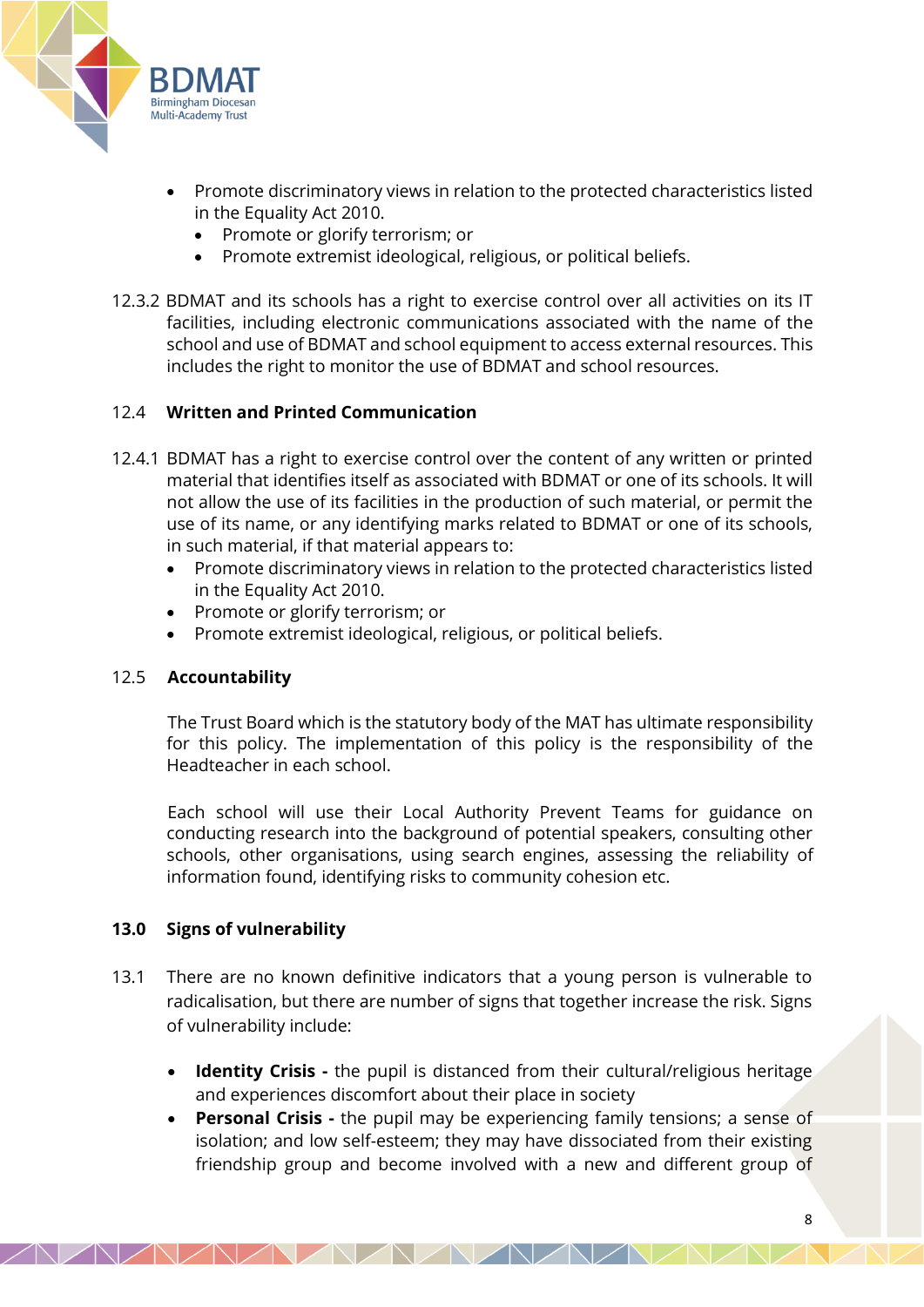

friends; they may be searching for answers to questions about identity, faith and belonging

- **Personal Circumstances -** migration: local community tensions; and events affecting the pupil's country or region of origin may contribute to a sense of grievance that is triggered by personal experience of racism or discrimination or aspects of Government policy
- **Unmet Aspirations -** the pupil may have perceptions of injustice; a feeling of failure; rejection of civic life
- **Experiences of Criminality -** which may include involvement with criminal groups, imprisonment, and poor resettlement/reintegration
- **Special Educational Need -** pupils may experience difficulties with social interaction, empathy with others, understanding the consequences of their actions and awareness of the motivations of others.

This list is not exhaustive, nor does it mean that all children/young people experiencing the above are at risk of radicalisation for the purposes of violent extremism.

More critical risk factors could include:

- Being in contact with extremist recruiters
- Family members convicted of a terrorism act or subject to a Channel intervention
- Accessing violent extremist websites, especially those with a social networking element
- Possessing or accessing violent extremist literature
- Using extremist narratives and a global ideology to explain personal disadvantage
- Justifying the use of violence to solve societal issues
- Joining or seeking to join extremist organisations
- Significant changes to appearance and/or behaviour; and
- Experiencing a high level of social isolation resulting in issues of identity crisis and/or personal crisis.

 $\sqrt{N}$ 

## **14.0 Recognising Extremism**

- 14.1 Early indicators of radicalisation or extremism may include:
	- showing sympathy for extremist causes.
	- glorifying violence, especially to other faiths or cultures.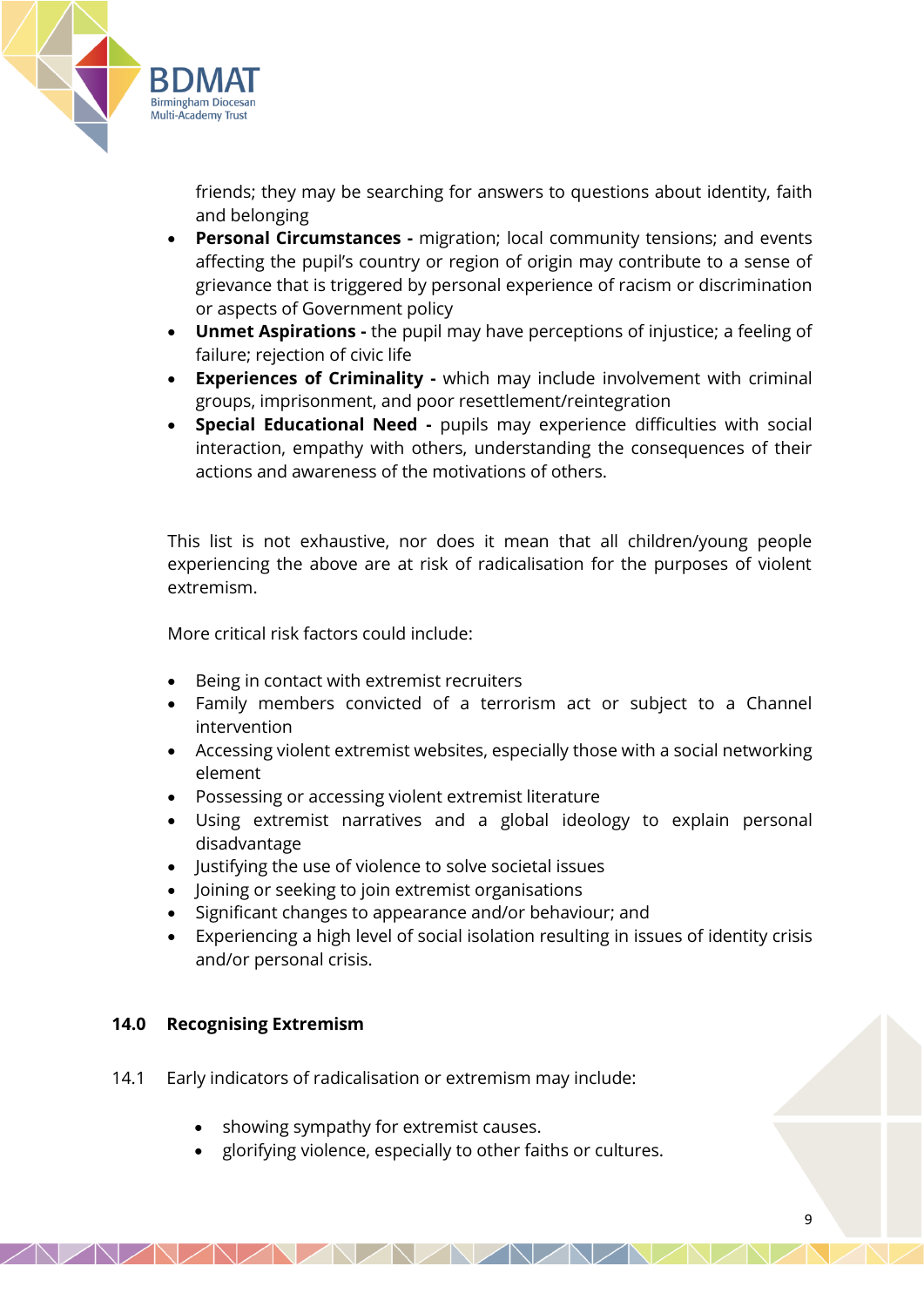

- making remarks or comments about being at extremist events or rallies outside the school.
- evidence of possessing illegal or extremist literature.
- advocating messages similar to illegal organisations or other extremist groups.
- out of character changes in dress, behaviour, and peer relationships (but there are also very powerful narratives, programmes and networks that young people can come across online so involvement with particular groups may not be apparent).
- secretive behaviour.
- online searches or sharing extremist messages or social profiles.
- intolerance of difference, including faith, culture, gender, race or sexuality graffiti, artwork or writing that displays extremist themes.
- attempts to impose extremist views or practices on others verbalising anti-Western or anti-British views; and
- advocating violence towards others.

## **15.0 Referral Process**

- 15.1 Staff, volunteers and visitors to a school must refer all concerns about children and young people who show signs of vulnerability or radicalisation to the Single Point Of Contact (SPOC) who if not the Designated Safeguarding Lead (DSL) will liaise with the DSL using the usual methods for reporting other safeguarding concerns.
- 15.2 When there are significant concerns about a pupil, the SPOC and/or Designated Safeguarding Lead in liaison with the Headteacher will make a referral to the appropriate body.

## **16.0 Monitoring and Review**

- 16.1 This policy will be monitored by the Local Academy Board at least annually by receiving a report from the Designated Safeguarding Lead/SPOC.
- 16.2 This is not a statutory policy and will be reviewed at an appropriate time not later than three years after ratification by the board of directors of BDMAT.
- 16.3 The Head of School Support will monitor effectiveness of this policy by noting any concerns in the safeguarding audit reports to the CEO. The CEO in turn will report on the safeguarding audits to the Trust.

MAMAMAMAMAM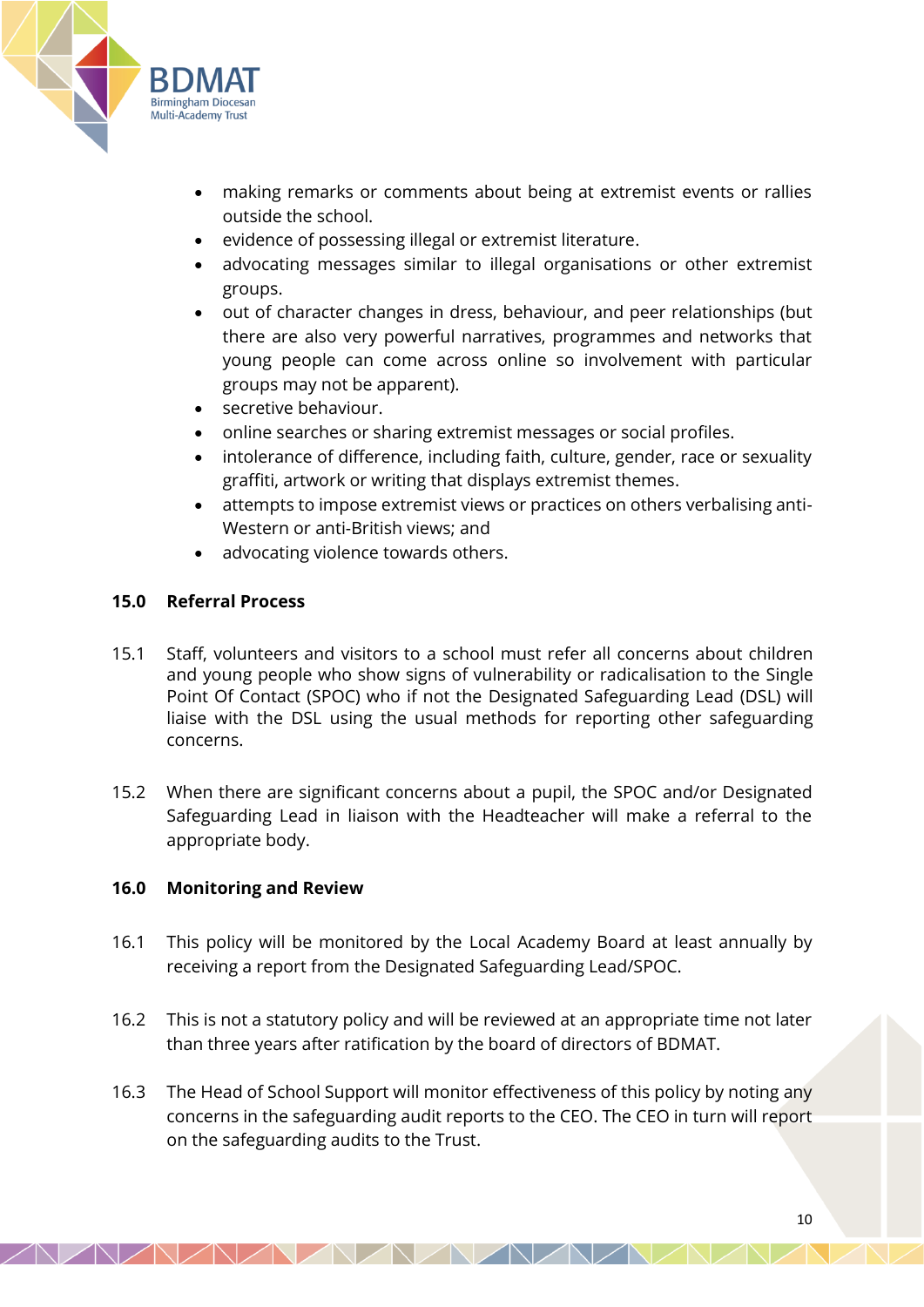

# **Appendix 1.**

# **No Platform Policy – Undesirable Bookings**

# **Advice and Good Practice for Venue Bookings**

Follow the steps below to mitigate the risks of undesirable bookings. This document is not a definitive list and should be used in conjunction with other checking mechanisms.

# **ASK**

# **What's planned and who's planning it?**

- 1. Who is the individual or organisation booking the event?
- Ask for their name and associated names they operate under
- Ask for their address and phone number
- Get details of the individual or the organisations website and associated websites.

2. Do they implement a policy that promotes equality and diversity and challenges all forms of discrimination? Or will they agree to their event subscribing to your equality and diversity policy?

3. Ask for details of the event, including: theme; title; agenda; content; speakers; expected audience, numbers and demographics; details of how the event will be promoted (ask for copies of flyers/posters etc); is the event open to the public or a ticket only event?

## **CHECK**

## **Undertake due diligence to confirm what you've been told and find out more.**

1. Run a check on the individual/organisation/speakers by:

• Viewing their website, articles or speeches

• Consider what other people are saying about them (articles/blogs etc.)

2. Ask for a reference from a venue provider previously used by the individual/organisation.

3. If the booking is for a charity, check the charity number of the organisation with the charity commission at the **charity.commission.gov.uk** 

**TIME AND STATE** 

## **DECIDE**